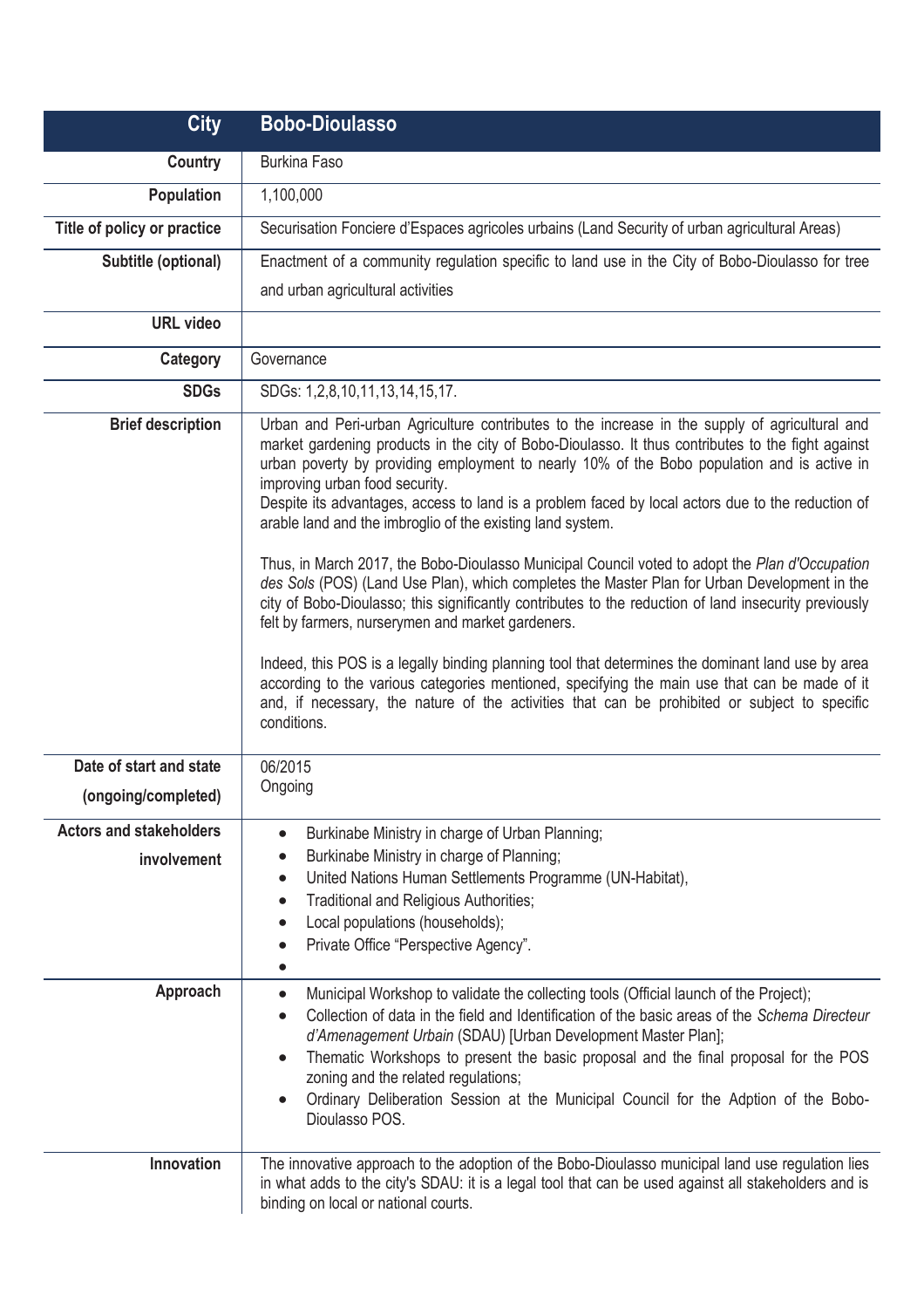|                              | It is also a consensual, participatory and arbitral document established by use areas: it clearly<br>defines the allocation of communal land, particularly with regard to urban or agro-sylvo-pastoral<br>agricultural holdings in the municipal area.                                                                                                                                                                                                                                                                                                             |
|------------------------------|--------------------------------------------------------------------------------------------------------------------------------------------------------------------------------------------------------------------------------------------------------------------------------------------------------------------------------------------------------------------------------------------------------------------------------------------------------------------------------------------------------------------------------------------------------------------|
|                              | With its application, the citizens of Bobo-Dioulasso and local development partners are thus<br>putting into practice the actions defined in the perspective of SDAU (2030) and are participating<br>wonderfully in the localization of the United Nations' SDGs 01/02/08/10/11/13/14/17 on the<br>municipal area.                                                                                                                                                                                                                                                 |
| Impact                       | At the socio-economic level, the legal recognition of urban and peri-urban agriculture through its<br>integration into the Plan de Développement Communal (PDC) [Municipal Development Plan]<br>testifies to the forward-looking vision of the local political authority. Indeed, the securing of urban<br>agricultural areas for the benefit of farmers and market gardeners directly contributes to the<br>improvement of food security and nutrition for the families involved, with over 30,000 households<br>in Bobo Dioulasso (10 to 15% of the population). |
|                              | In addition, the increase in cultivated crops contributes to the diversification of the incomes of<br>these households through farmgate sales or in sector markets.                                                                                                                                                                                                                                                                                                                                                                                                |
|                              | At the environmental level, the restrictions prescribed for natural areas (urban forests, reliefs and<br>rocky massifs) or floodplains, for example, contribute to the conservation of biodiversity and the<br>mitigation of the effects of climate change on the municipal land for all inhabitants.                                                                                                                                                                                                                                                              |
|                              | To refer to the MUFPP indicator framework, it should be noted that the basic zoning of the POS<br>based on existing aerial photographs and land uses took into account the inventory of all known<br>urban or local agricultural practices and reflected them in the final zoning adopted.                                                                                                                                                                                                                                                                         |
| <b>Inclusion</b>             | The preparation and adoption of the Bobo-Dioulasso City POS was conducted according to the<br>principles of thematic inclusion and social inclusion:                                                                                                                                                                                                                                                                                                                                                                                                               |
|                              | in terms of the competences conferred on the city as part of decentralisation, the municipal<br>land use regulation takes into account all areas of the economic and social promotion of<br>citizens and sustainable local development (promotion of basic urban services, environment<br>and living conditions, health, water and sanitation, infrastructure, trade, culture, etc.);                                                                                                                                                                              |
|                              | in terms of social inclusion, the methodological approach used took into account civil society<br>organisations, religious and traditional communities, associations and private operators.<br>Better still, data collection focused directly on households and populations through<br>sampling.                                                                                                                                                                                                                                                                   |
|                              | The participatory and inclusive process was tested both at the municipal stepping stone<br>workshops and when it was formally adopted in March 2017 during the ordinary session of public<br>deliberation in the municipal council.                                                                                                                                                                                                                                                                                                                                |
| <b>Adversity coefficient</b> | The process of initiating the POS began in 2015 under the regime of democratic transition in<br>Burkina Faso after the popular insurrection of 30 and 31 October 2014. With the revision of the<br>Bobo-Dioulasso SDAU by 2030, adopted by the Council of Ministers in 2014, the element that was<br>lacking for a good urban governance had therefore become the POS.                                                                                                                                                                                             |
|                              | This political transition was marked by the dissolution of municipal councils and the establishment<br>of a special delegation led by the High Commissioner of the Houet province (in the case of Bobo-<br>Dioulasso): these extreme administrative conditions were a disincentive to the preparation of the<br>POS.                                                                                                                                                                                                                                               |